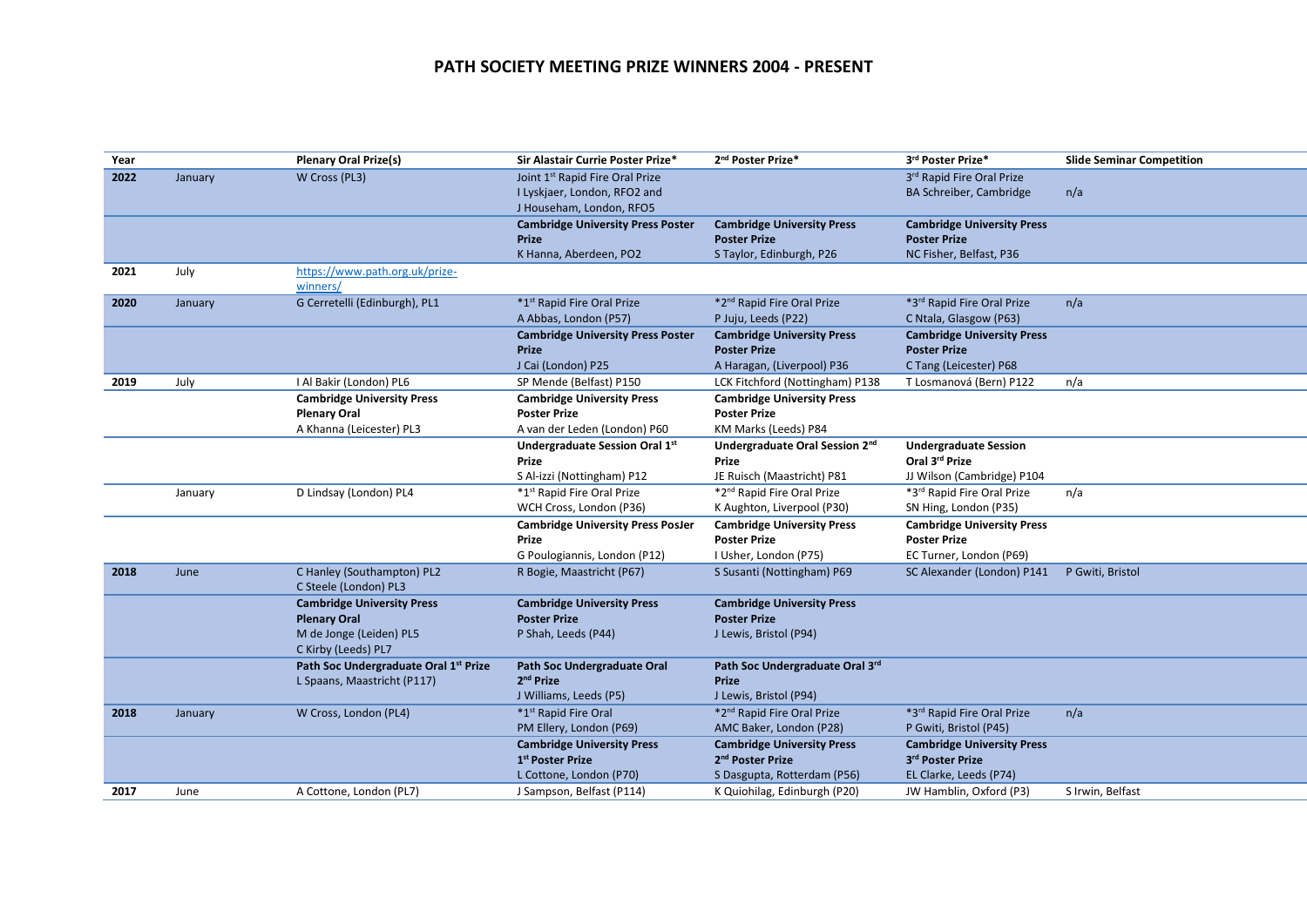## **PATH SOCIETY MEETING PRIZE WINNERS 2004 - PRESENT**

|      | June                 | <b>Cambridge University Press</b>              | <b>Cambridge University Press</b>              |                                   |                              |                                 |
|------|----------------------|------------------------------------------------|------------------------------------------------|-----------------------------------|------------------------------|---------------------------------|
|      |                      | <b>Plenary Oral</b>                            | Poster                                         |                                   |                              |                                 |
|      |                      | AMS Shavick, Oxford (PL4)                      | RS Hagan, Belfast (P39)                        |                                   |                              |                                 |
|      | January              | A Merve, London (PL6)                          | J Gao, Cambridge (P51)                         | T Prickett, Kettering (P8)        | R Khiroya, London (P9)       | D Lindsay, London               |
|      | January              | <b>Cambridge University Press</b>              | <b>Cambridge University Press</b>              |                                   |                              |                                 |
|      |                      | <b>Plenary Oral</b>                            | Poster                                         |                                   |                              |                                 |
|      |                      | A Cordaro, Bristol (PL2)                       | O Alishlash, Liverpool (P24)                   |                                   |                              |                                 |
|      |                      |                                                |                                                |                                   |                              |                                 |
| 2016 | June (Nottingham     |                                                |                                                |                                   |                              |                                 |
|      | Pathology)           | A Ironside, London (PL1)                       | M Hayward, London (P23)                        | M Shimoda, Tokyo (P78)            | DA Moore, Leicester (P46)    | R Halas, Leeds                  |
|      | January              | K Gaitskell, Oxford (PL5)                      | S Fleville, Belfast (P41)                      | FM McKay, Bo'Ness (P71)           | EL Clarke, Leeds (P44)       | P Ellery, London                |
| 2015 | June (Dublin         | B Carvalho, Amsterdam (PL6)                    | AL Canney, Dublin (P146)                       | M Cummings, Leeds (P66)           | MF Mueller, Edinburgh        | P Gopinath, Harlow              |
|      | Pathology)           |                                                |                                                |                                   | (P64)                        |                                 |
| 2014 | Sept, London (Joint  | 1 <sup>st</sup> Prize: RJA Fijneman, Amsterdam | 1 <sup>st</sup> Poster Prize (Not Sir Alastair |                                   |                              |                                 |
|      | Congress with        | (1700)                                         | Currie)                                        |                                   |                              |                                 |
|      | European Society of  |                                                |                                                |                                   |                              |                                 |
|      | Pathology - prizes   | $2nd$ Prize: M Ilie, Nice (654)                | H Haynes, Bristol (1622)                       | A Ristimäki, Helsinki (740)       | BH Özdemir, Baskent (621)    | D Jacob, Leeds                  |
|      | awarded jointly with |                                                |                                                |                                   |                              |                                 |
|      | ESP)                 | 3 <sup>rd</sup> Prize: G Reynolds, Birmingham  |                                                |                                   |                              |                                 |
|      |                      | (1861)                                         |                                                |                                   |                              |                                 |
| 2013 | January              | S Zeki, London (PL5)                           | JH McDermott, Manchester (P106)                | JG Bijron, Utrecht (P88)          | BD Balluff, Leiden (P112)    | D McManus, Belfast              |
|      |                      |                                                |                                                |                                   |                              |                                 |
|      |                      |                                                | I Proctor, London (P15)                        |                                   | Joint Sir Alastair Currie    |                                 |
|      | June                 | CE Nash, Leeds (PL6)                           | E Murray, Edinburgh (P37)                      | Joint Sir Alastair Currie Awarded | Awarded to all three posters | Z Marusic, Croatia              |
|      | (Edinburgh           |                                                | KE Francis, Edinburgh (P84)                    | to all three posters              |                              |                                 |
|      | Pathology)           |                                                |                                                |                                   |                              |                                 |
| 2012 | January              | G Crossan, Cambridge (PL6)                     | J Burrows, Cambridge (P31)                     | K Hughes, Cambridge (P16)         | V Sharma, Aberdeen (P50)     | Jointly: S Amin, London & P van |
|      |                      |                                                |                                                |                                   |                              | der Valk, Amsterdam             |
|      |                      |                                                |                                                |                                   | C Taggart, Dundee (P64)      |                                 |
|      | July                 | KA Moutasim, Southampton (PL4)                 | A Mahbub, Sheffield (P49)                      | JG Brain, Newcastle (P27)         |                              | E Verghese, Leeds               |
| 2011 | January              | B Doyle, Dublin                                | Y Bi, Shanghai, China                          | A Allan, Cambridge                | SA Carter, Cambridge         | AC Bateman, Southampton         |
|      |                      |                                                |                                                |                                   |                              |                                 |
|      | May                  | O Govaere, Leuven, Belgium                     | AC Le Brenne, London                           | RL Bowen, London                  | S Galbraith, Dundee          | Y Bury, Newcastle               |
|      | (Ghent Pathology)    |                                                |                                                |                                   |                              |                                 |
| 2010 | January              | M Murray, Cambridge                            | L Duhamel, London                              | Z Nichols, Sheffield              | M Green, London              | H Ibrahim, London               |
|      |                      |                                                |                                                |                                   |                              |                                 |
|      | June/July            | I Proctor, London                              | S King, Dundee                                 | K Sentani, Hiroshima, Japan       | M Abdelghany, Nottingham     | R Oparka, Dundee                |
|      |                      |                                                |                                                |                                   |                              |                                 |
| 2009 | January              | LJ Gay, Cambridge                              | SE Coupland, Liverpool                         | N West, Leeds                     | E Tremaine, Cornwall         | E Soilleux, Oxford              |
|      |                      |                                                |                                                |                                   |                              |                                 |
|      |                      |                                                | DD Shiu, London                                |                                   |                              |                                 |
|      | June/July            | B Doyle, Glasgow                               |                                                | N West, Leeds                     | D Boyle, Belfast             | A Oniscui, Edinburgh            |
|      | (Cardiff Pathology)  |                                                |                                                |                                   |                              |                                 |
|      |                      |                                                |                                                |                                   |                              |                                 |
| 2008 | January              | R Taylor, Oxford                               | ISD Roberts, Oxford                            | G Pouloginannis, Cambridge        | S Hegarty, Belfast           |                                 |
|      |                      |                                                |                                                |                                   |                              |                                 |